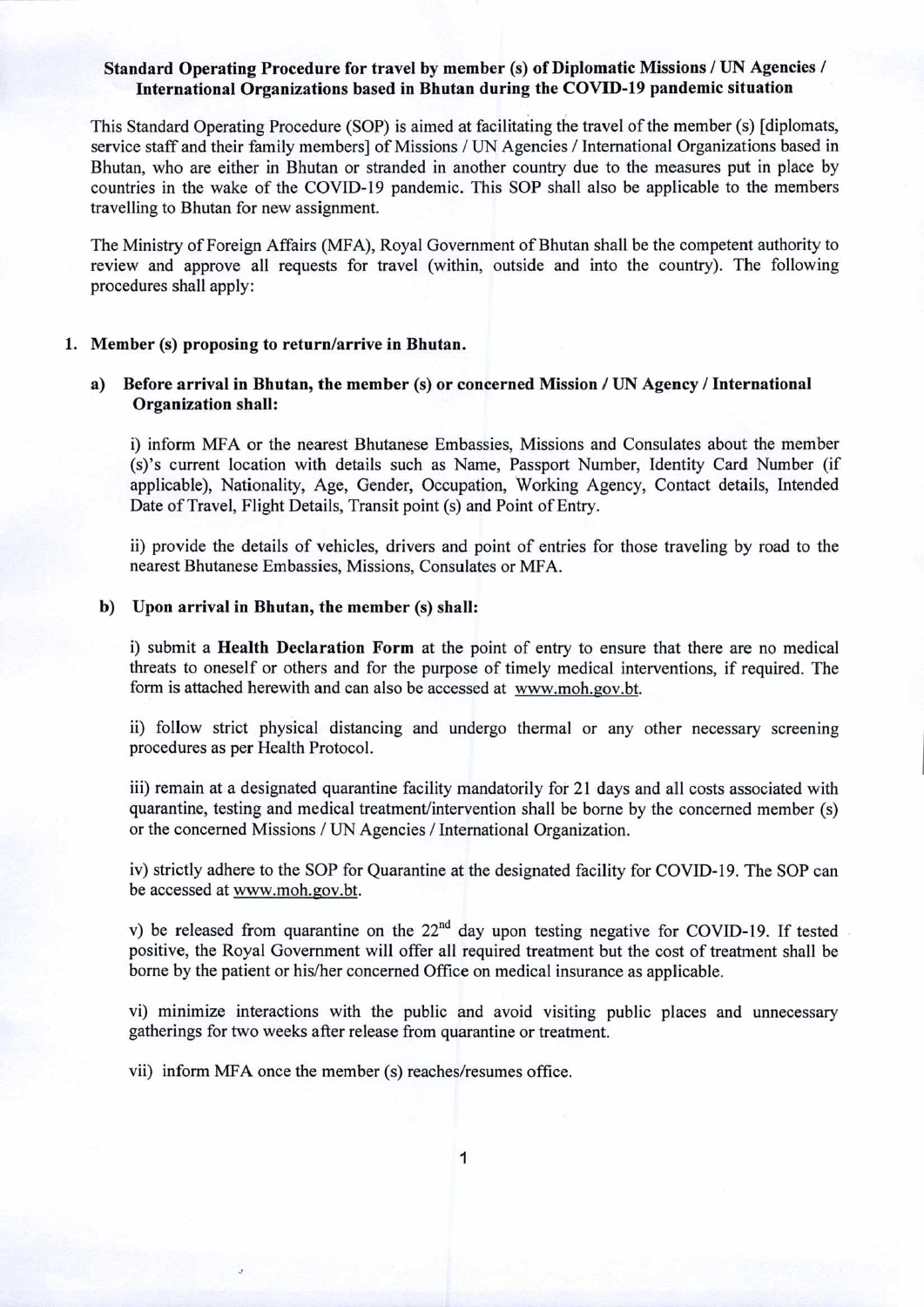#### 2. Member (s) **proposing to leave Bhutan.**

## **The member** (s) or the concerned Mission / UN **Agency** / **International Organization shall:**

i) seek approval from MFA and the request should include purpose and the details of the travel itinerary.

ii) arrange all other aspects of travel including permission to enter the country of destination. However, in the event of lockdown in the country, the transit passes for the movement of vehicles transporting the member (s) shall be issued by the Ministry of Home and Cultural Affairs (MoHCA). The transit passes shall be obtained by the concerned Mission / UN Agency / International Organization from MoHCA on MFA's recommendation. The transportation shall be specified while applying for the transit passes.

iii) request the Ministry of Health (MoH) for RT-PCR testing and issuance of **COVID-19 Free Health Certificate** through MFA. If tested positive, the Royal Government will offer all required treatment but the cost of treatment shall be borne by the patient or his/her concerned Office on medical insurance as applicable. The contact point is Dr. Sonam Wangchuk, Royal Centre for Disease Control), Mobile No.  $+975-17123183$  and email address: swangchuk@health.gov.bt).

iv) inform MFA once the member (s) reaches the country of destination.

### **3. Medical Evacuation (Medevac) of member** (s).

### **The concerned Mission** / UN **Agency** / **International Organization shall:**

i) arrange the charter flights or medically equipped aircrafts in consultation with the MFA and the Department of Air Transport, Ministry of Information and Communications (MoIC). The cost of charter and obtaining necessary clearances to land in the country (s) of destination shall be the responsibility of the concerned Mission / UN Agency / International Organization.

ii) be screened for COVID-19 prior to departure. For testing and related procedures, the details are outlined in paragraph 2 (iii).

iii) decide whether medical escorts and attention should be provided to the patient during the flight in consultation with MoH.

iv) arrange transportation from the place of stay to the point of exit in consultation with MoH as per the Health Protocol. In the event of lockdown in the country, the details for transportation as outlined in paragraph 2 (ii) shall apply.

v) inform MFA once the member (s) reaches the country (s) of destination.

## **4. Movement of essential member** (s) **during lockdown in the country.**

#### **MFA shall:**

i) notify all Missions / UN Agencies / International Organizations once the government's order on the imposition of lockdown is issued.